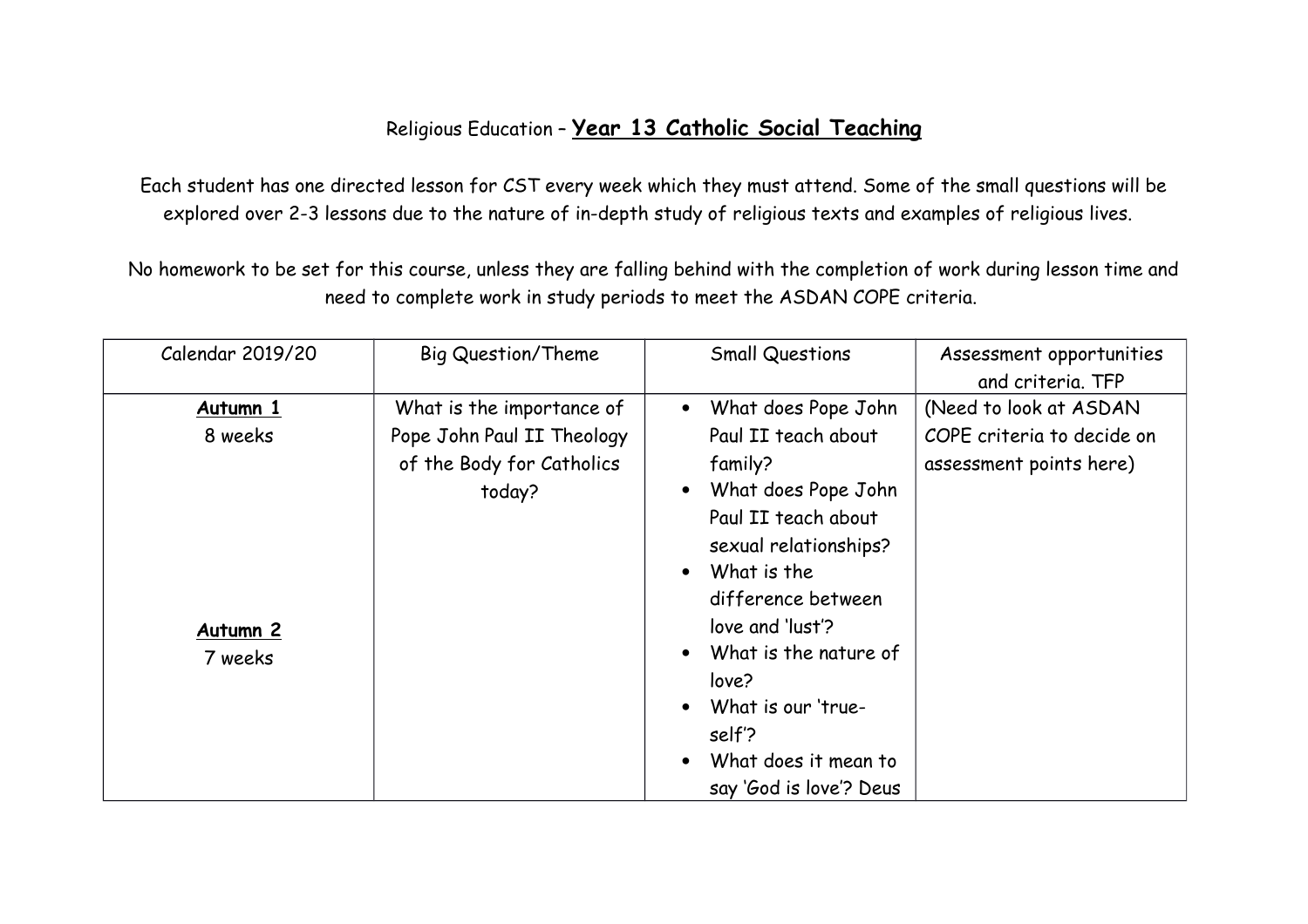|          |                                    | Caritas Est                |
|----------|------------------------------------|----------------------------|
|          | <b>Catholic Social Teaching in</b> | 1. Do I understand what    |
| Spring 1 | the World today                    | God really is? And who I   |
| 6 weeks  |                                    | really am?                 |
|          | How should I make my life          | 2. What is the Church?     |
|          | meaningful?                        | Why should we listen to    |
|          |                                    | it?                        |
|          |                                    | 3. What's wrong with the   |
|          |                                    | world today?               |
|          |                                    | 4. What are the            |
|          |                                    | consequences of "Love      |
|          |                                    | thy neighbour as thyself?  |
|          |                                    | 5. Why should I care about |
|          |                                    | democracy?                 |
|          |                                    | 6. Why should I care about |
|          |                                    | the poor?                  |
|          |                                    | 7. Why should I care about |
|          |                                    | how women are treated?     |
|          |                                    | 8. Why should I care about |
|          |                                    | the unemployed?            |
|          |                                    | 9. Why should I care about |
|          |                                    | prisoners?                 |
|          |                                    | 10. The Sheep and the      |
|          |                                    | Goats: why should I want   |
|          |                                    | to be a sheep?             |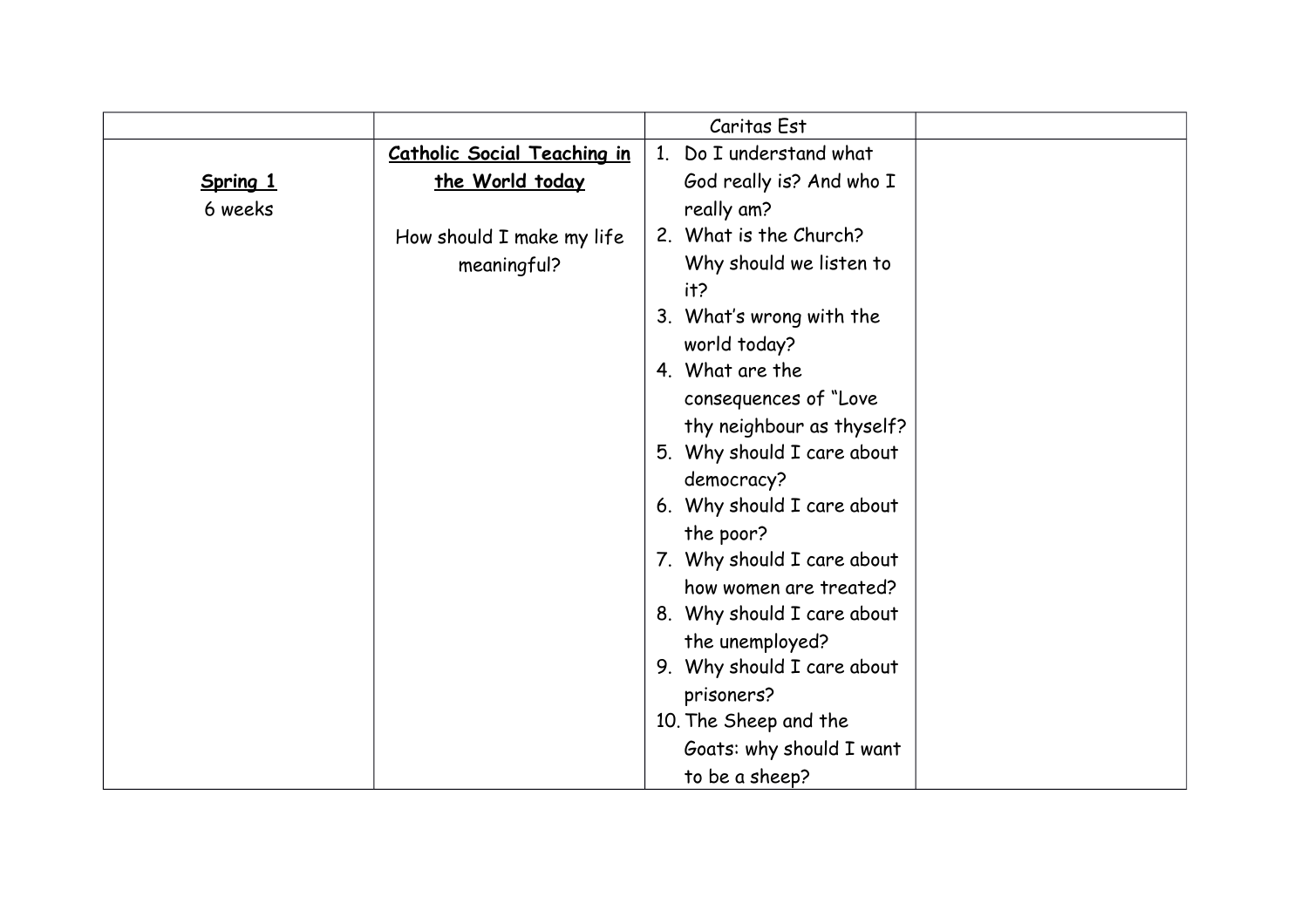| Spring 2<br>6 weeks | How can we work towards<br>there being justice for all<br>following the Justice and<br>Peace movement within the<br>Church? | What is justice?<br>$\bullet$<br>What does the Church<br>teach on justice?<br>How did Jesus<br>$\bullet$<br>promote social<br>justice?<br>Why are there<br>refugees and asylum<br>seekers? How can we<br>respond to this?<br>How does CAFOD<br>work towards helping<br>refugees and asylum<br>seekers?<br>What is a prisoner of<br>conscience?<br>How can the principles<br>$\bullet$<br>of Catholic social<br>teaching inspire us to<br>achieve justice? |
|---------------------|-----------------------------------------------------------------------------------------------------------------------------|-----------------------------------------------------------------------------------------------------------------------------------------------------------------------------------------------------------------------------------------------------------------------------------------------------------------------------------------------------------------------------------------------------------------------------------------------------------|
| Summer 1            | Extended project -                                                                                                          | <b>Application Phase</b>                                                                                                                                                                                                                                                                                                                                                                                                                                  |
| 5 weeks             | <b>TEAMWORK</b>                                                                                                             | <b>Testing Phase</b>                                                                                                                                                                                                                                                                                                                                                                                                                                      |
|                     |                                                                                                                             | What does it mean to be a                                                                                                                                                                                                                                                                                                                                                                                                                                 |
|                     |                                                                                                                             | young Catholic entering the                                                                                                                                                                                                                                                                                                                                                                                                                               |